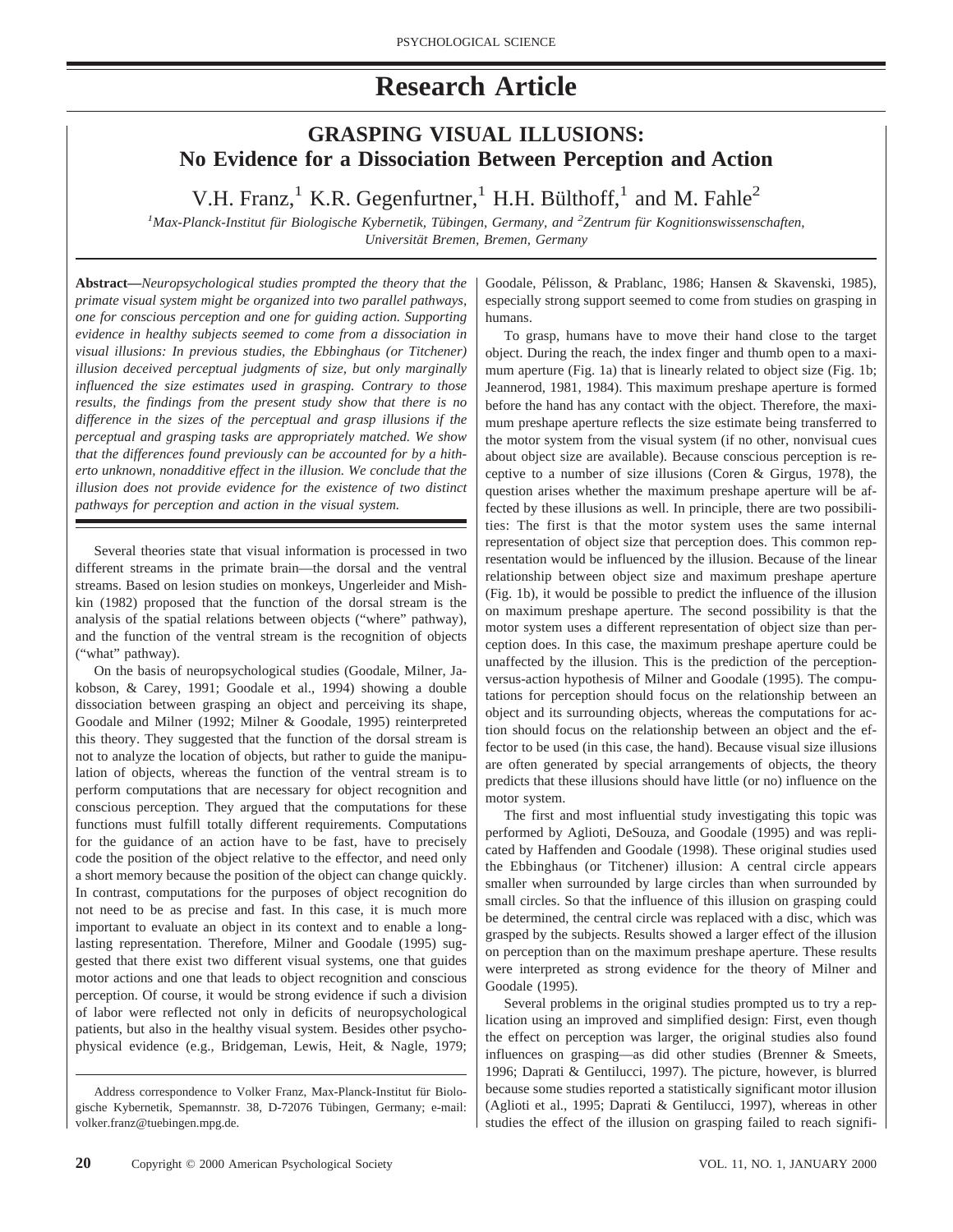

**Fig. 1.** Maximum preshape aperture and the apparatus of Experiment 1. The typical time course of the aperture between index finger and thumb during the transport component of a prehension movement is shown in (a). The maximum preshape aperture is linearly related to the physical size of the object (b). In Experiment 1, subjects viewed a board with either large or small context circles drawn on it (c). An aluminum disc was positioned in the center of the context circles. In the grasping task, subjects grasped the disc; in the perceptual task, they adjusted a comparison circle displayed on the monitor to match the size of the aluminum disc. The illustration in (d) shows a subject grasping the aluminum disc.

cance (Brenner & Smeets, 1996; Haffenden & Goodale, 1998). Using a larger sample size, we tried to settle this issue.

Second, the original studies compared the influence of the illusion on the perceptual measures directly with the influence on maximum preshape aperture. For example, Aglioti et al. (1995) found an influence of 2.5 mm on perception and of 1.6 mm on grasping. Because of the statistically significant difference between these values ( $p < .02$ ,  $N$  $= 14$ ), they concluded that the influence of the illusion on the motor system was dissociated from the influence on perception. However, given that the function relating perceived size to physical size and the function relating maximum preshape aperture to physical size are both linear, this conclusion is valid only if these functions also have the same slopes. For example, if maximum preshape aperture depends on physical size with a slope of 1/2 and perceived size has a slope of 1, even the common-representation model would predict a motor illusion of only half the size of the perceptual illusion. To obtain a good estimate of these slopes, we used a wider range of disc sizes.

Third, in order to make the perceptual and motor tasks as similar as possible, we presented only one Ebbinghaus figure at a time: A central disc was surrounded by either large or small context circles (single-context versions, Fig. 2a). In the perceptual task, subjects indicated the size of the central disc by adjusting the radius of an isolated circle displayed on a monitor (Coren & Girgus, 1972; Pressey, 1977). In the grasping task, subjects grasped the central disc. In contrast, the original studies used the composite version of the illusion (Fig. 2b): Two Ebbinghaus figures with different context circles were presented simultaneously. In the perceptual task, subjects directly compared the two central discs. In the grasping task, however, subjects grasped only one of the discs on each trial. The overall effect of the illusion on grasping was then determined by adding the effects

each context had on grasping. Note the asymmetry in this procedure. In grasping, subjects operated on only one Ebbinghaus figure at a time; in the perceptual task, they operated on both figures simultaneously. A perceptual task that is more similar to the grasping task of the original studies is shown in Figure 2c: On each trial, subjects compare an isolated circle with one of the central discs, and the overall effect of the illusion on perception is then determined by adding the effects of the two separate comparisons. In using the direct comparison instead, the original studies implicitly relied on an additivity assumption: It was assumed that the perceptual effects of the two Ebbinghaus figures simply add up to yield the effect obtained by the direct comparison. In our Experiments 2 and 3, we tested this assumption and found that it is not correct. A direct comparison between two Ebbinghaus figures (Fig. 2b) yields a larger effect than if the perceptual effects are determined for each figure separately and then added (Fig. 2c). Using this simplified and improved



**Fig. 2.** Stimuli used in our experiments and in the original studies. In Experiment 1 (a), subjects operated on only one Ebbinghaus figure at a time (single-context versions). In the original studies (b), asymmetric measures were used: To perform the grasping task, subjects had to calculate only the size of one of the central discs. In the perceptual task, subjects had to compare the two central discs directly, both being subjected to the illusion at the same time. A perceptual task that is more similar to the grasping task of the original studies is shown in (c).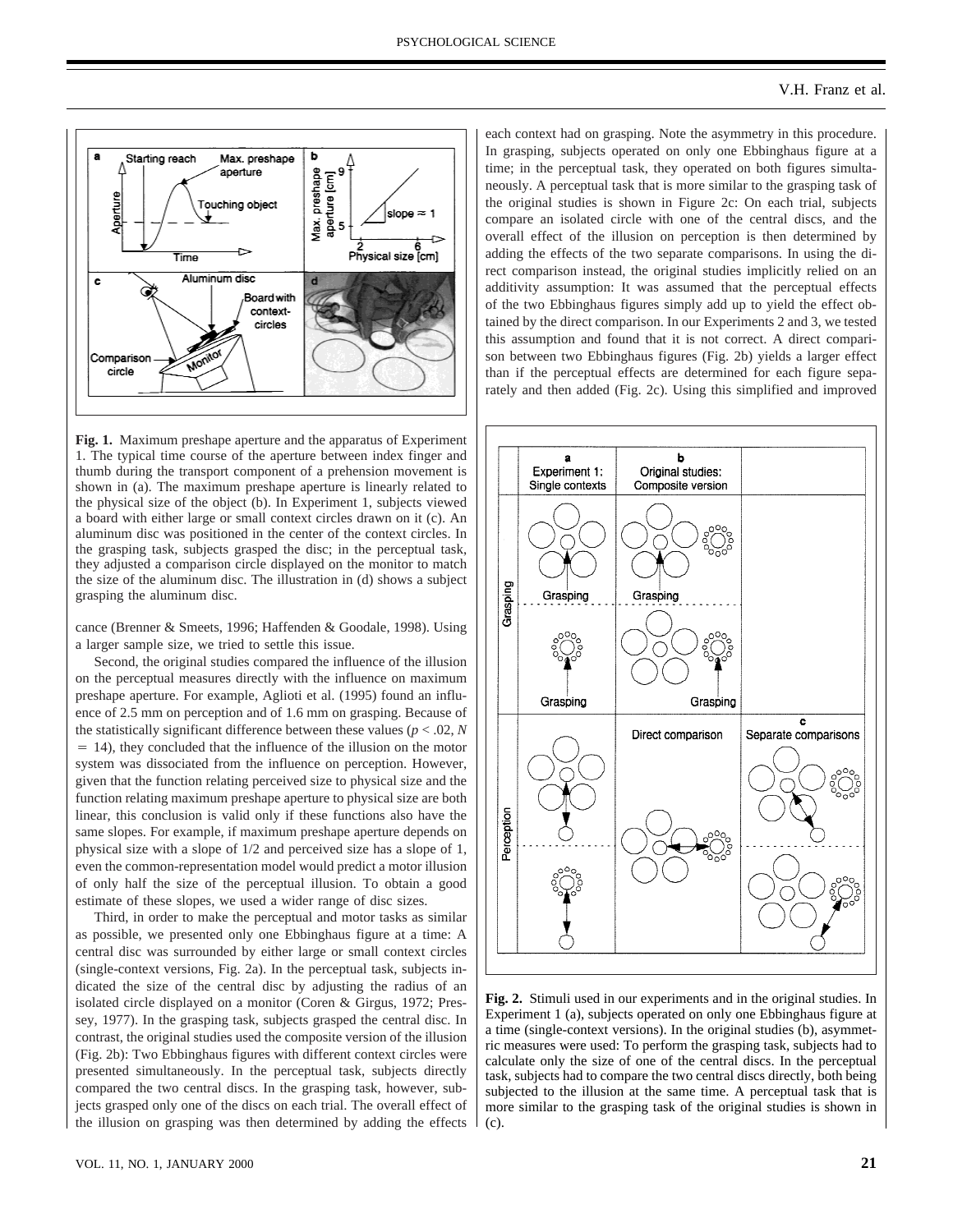# Grasping Visual Illusions

design, we investigated whether grasping is influenced by the Ebbinghaus illusion.

In all our experiments, subjects were students of the University of Tübingen, Germany. In return for their participation, they received a payment of 13 DM per hour. Subjects had normal or corrected-tonormal vision. Stimuli were chosen to be similar to the ones used in the original studies. In the large context, there were 5 circles 58 mm in diameter, and the centers of the circles were 118 mm apart. In the small context, there were 12 circles 10 mm in diameter, and the centers of the circles were 60 mm apart.

# **EXPERIMENT 1: GRASPING THE ILLUSION**

#### **Method**

Twenty-six right-handed (Oldfield, 1971) subjects participated in Experiment 1. The isolated circle had a distance of 155 mm from the central disc. The central discs were 28, 31, 34, or 37 mm in diameter and 5 mm in height. The apparatus of Experiment 1 is shown in Figure 1c. Attempting to generate large effects of the illusion, we maximized the figural similarity (Coren & Miller, 1974) between the threedimensional central disc and the two-dimensional context circles. This was achieved by minimizing shadows and having subjects view the disc from above. Subjects sat on a stool at a viewing distance of approximately 65 cm.

Subjects wore liquid-crystal shutter glasses that were opaque while the stimuli for each trial were set up. After this, the glasses became transparent. In the grasping task, subjects grasped the central disc with their right hand. As soon as they started to move their hand, the glasses became opaque again. Therefore, the subjects could see neither their hand nor the stimulus during grasping (open-loop condition; Haffenden & Goodale, 1998; Jeannerod, 1981; Post & Welch, 1996). The mean presentation time of the stimuli was 825 ms. The grasp trajectory was recorded using an Optotrak™ system: Three infrared light-emitting diodes were attached to the thumb and index finger (Fig. 1d), and the maximum preshape aperture between the finger tips was calculated for each grasp. In the perceptual task, subjects adjusted the comparison circle displayed on the monitor to match the size of the central disc. After they finished their adjustment, the glasses became opaque again. Each subject performed 72 grasps and 24 adjustments.

#### **Results and Discussion**

Results of Experiment 1 are shown in Figure 3. Analyses of variance revealed highly significant effects of the illusion on perception,  $F(1, 25) = 144$ ,  $p < .001$ , and on grasping,  $F(1, 25) = 15.2$ ,  $p =$ .001. Regression analyses showed that maximum preshape aperture and perceived size were linearly related to physical size. The slopes for perception ( $s = 1.10 \pm 0.01$ ) and for grasping ( $s = 1.12 \pm 0.06$ ) were similar,  $t(25) = 0.35$ ,  $p = .73$ . As the reasoning in the introduction indicates, this finding allows a comparison of the illusion's effects. To this end, we pooled effects across all disc sizes (Fig. 4a). The magnitudes of the pooled effects in perception and grasping were equal,  $t(25) = 0.07$ ,  $p = .94$ , and were in a range typically found for the Ebbinghaus illusion (Coren & Girgus, 1972; Coren & Miller, 1974). These results clearly contradict the notion that the effects of the Ebbinghaus illusion are dissociated between action and perception.



**Fig. 3.** Effects of the Ebbinghaus illusion on size perception and on maximum preshape aperture for each central-disc size in Experiment 1. Solid lines represent data for small context circles; dashed lines represent data for large context circles. Effects of the illusion are indicated by arrows. (Overall illusion effects pooled over all disc sizes are shown in Fig. 4a.) Error bars depict  $\pm 1$  standard error of the mean (data are normalized to account for absolute differences in aperture sizes between subjects).

An additional test for the common-representation model is the prediction that subjects showing a large perceptual illusion should also show a large motor illusion. Our data confirm this: We found a significant correlation of  $\rho = .34$ ,  $t(24) = 1.76$ ,  $p < .05$ . To evaluate the size of this correlation, we calculated and simulated a strong model of perception-action coupling: We assumed that for each subject the motor illusion equals the perceptual illusion—except that there is added noise in the motor system (this assumption is necessary to account for the larger variance of the motor data). Given this model, the expected correlation between the perceptual illusion and the motor illusion equals the ratio of their standard deviations. For our data, this results in  $\rho = .32$  ( $\sigma_{\rm p}/\sigma_{\rm M} = 0.62/1.93$ ). That is, we found exactly the correlation that is predicted by a strong model of perception-action coupling. The model also predicts that the motor illusion is related to the perceptual illusion with a slope of 1 and an intercept of 0. Again, the data agree well with this prediction: The slope was 1.06 and the intercept was −0.07.

But why, then, did the original studies find a difference between action and perception? A comparison shows that the grasping effects were similar in our Experiment 1 and in the original studies (Fig. 4). Only the perceptual effects were larger in the original studies. We hypothesized that this enhancement was due to the direct comparison in the perceptual tasks of the original studies (requiring the additivity assumption). To test this hypothesis, we conducted two perceptual experiments.

#### **EXPERIMENT 2: TEST FOR ADDITIVITY**

In Experiment 2, we measured the perceptual effects of the two single-context versions (as in Experiment 1; Fig. 2a), of a direct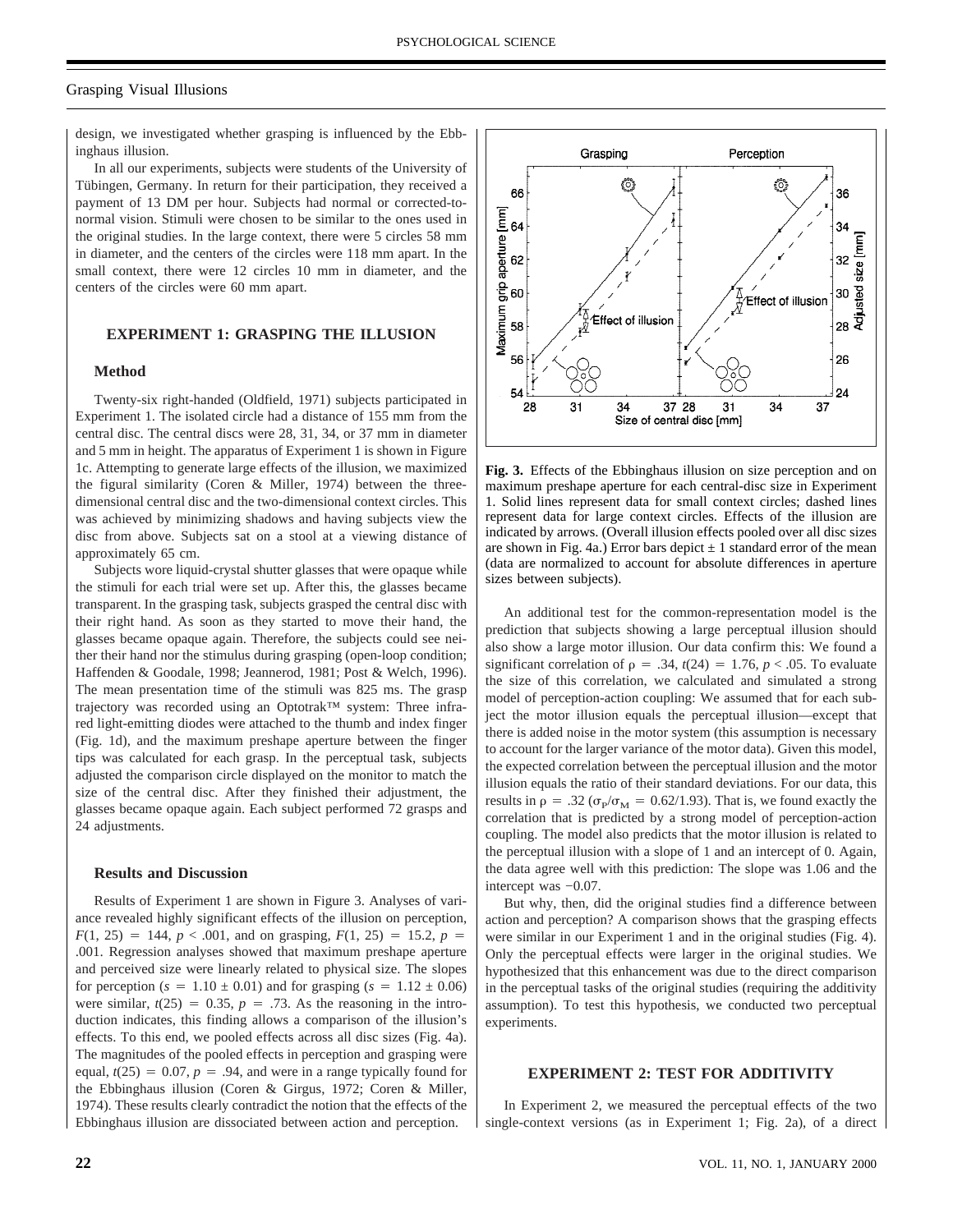

**Fig. 4.** Overall effects of the Ebbinghaus illusion on size perception and on maximum preshape aperture in Experiment 1 and in the original studies. Shaded bars indicate conditions in which a direct comparison between two Ebbinghaus figures was required. In Experiment 1, the illusion affected grasping just as much as perception (a). In the study by Aglioti, DeSouza, and Goodale (1995), the illusion affected grasping significantly less than perception (b). Haffenden and Goodale (1998) replicated the findings of Aglioti et al. (c). Error bars depict  $\pm$  1 standard error of the mean.

comparison (as in the original studies; Fig. 2b), and of two separate comparisons (our suggestion for a better perceptual measure in the original studies; Fig. 2c). If the additivity assumption of the original studies holds, then the direct comparison should yield an effect similar to the sum of the effects of the two separate comparisons.

# **Method**

Eighteen subjects participated in Experiment 2. The central circles had diameters of 28, 31, and 34 mm. In the composite version, the centers of the central circles were 140 mm apart. The isolated circle had a distance of 140 mm from the central circle. Stimuli were identical to those used in Experiment 1 in all other respects, except that they were presented on a computer monitor. The central element was therefore a two-dimensional circle and no longer a three-dimensional disc. This increased figural similarity between central element and context elements, and therefore increased the magnitude of the illusion slightly (Coren & Miller, 1974).

All three possibilities for assessing the perceptual effect of the illusion were employed, as shown in the lower part of Figure 2. In the single-context condition, subjects adjusted the size of an isolated circle to match the size of the central circle in one Ebbinghaus figure. The effects of the large context circles and of the small context circles were added to obtain an estimate of the illusion strength. In the direct-comparison condition, subjects adjusted the central circles of the two Ebbinghaus figures simultaneously. The difference between the two central circles that was needed for them to be perceived as equal in size was used as the measure of illusion strength. In the separate-comparison condition, subjects viewed both Ebbinghaus fig-

## **Results and Discussion**

Figure 5a shows the illusion's effects in Experiment 2. Singlecontext versions and separate comparisons showed similar effects,  $t(17) = 0.99$ ,  $p = .34$ ; the effect of the direct comparison was larger than the sum of the effects in the two separate comparisons,  $t(17) =$ 2.27,  $p = .04$ , and also larger than the sum of the effects in the single-context versions,  $t(17) = 3.68$ ,  $p = .002$ . That is, the direct comparison yielded a larger perceptual effect than the sum of the effects in the separate comparisons. This failure of additivity contradicts the original studies' implicit assumption that the perceptual effects of the two Ebbinghaus figures simply add up to yield the effect obtained by the direct comparison. Results also show that the effect in the separate comparisons is similar to the effect in the single-context versions. Given that the motor illusions in all studies were similar to the perceptual illusion in the single-context versions, this means that the additivity failure can account for the differences found between perception and grasping in the original studies.

These results show an interesting nonadditive effect in the Ebbinghaus illusion: If subjects directly compare two Ebbinghaus figures, they experience a larger-size illusion than is predicted by the sum of the size illusions experienced in each figure separately. Interestingly, most quantitative research on the Ebbinghaus illusion has been based on the single-context versions, whereas qualitative demonstrations of the illusion usually employ a direct comparison in the composite version and therefore exhibit an effect that is about 50% larger (Coren & Girgus, 1972, 1978).

The additivity failure indicates that the perceptual task and the



**Fig. 5.** Effects of the Ebbinghaus illusion in Experiments 2 (a) and 3 (b) and illustration of a trial in Experiment 3 (c). Error bars depict ±1 standard error of the mean.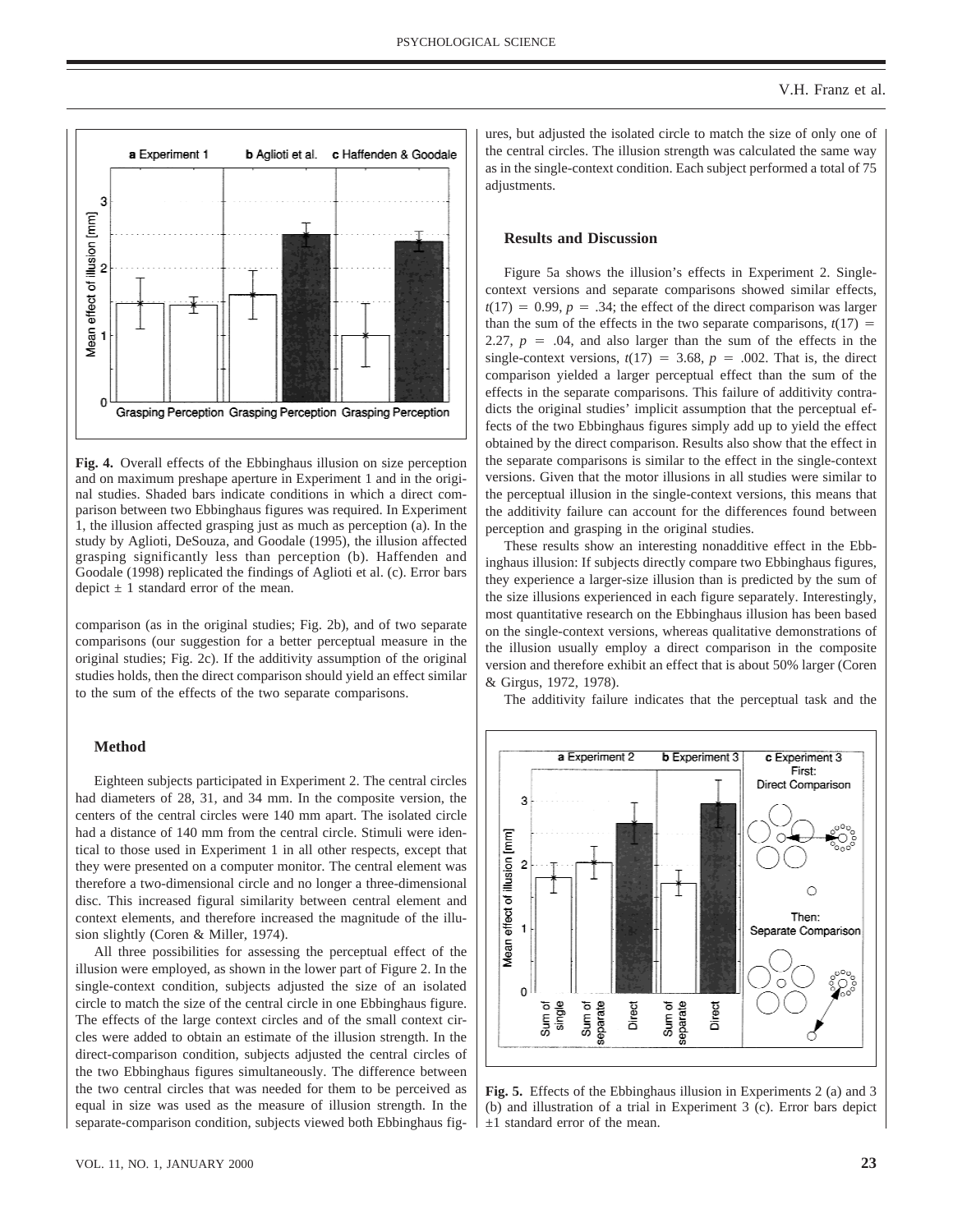#### Grasping Visual Illusions

grasping task were not appropriately matched in the original studies (Aglioti et al., 1995; Haffenden & Goodale, 1998). Therefore, one cannot conclude that the differences between perception and grasping in those studies were due to a dissociation between perception and action.

One possible objection to our argument is that in the original studies subjects had to directly compare the two central discs immediately before grasping (this was done as a control for the perceptual effect). Could this direct comparison, in which subjects were forced to attend to both central discs, induce additivity? We tested this possibility in Experiment 3.

# **EXPERIMENT 3: DID ATTENTION INDUCE ADDITIVITY?**

In Experiment 3, we approximated the succession of the perceptual task and of the grasping task in the original studies more closely. Subjects first compared the two central circles directly and then, immediately afterward, compared one of the central circles to the isolated circle (Fig. 5c). Both comparisons were performed within 1 s, which is similar to the mean onset time for grasping in the study by Aglioti et al. (1995). If the first comparison induces additivity, then the effect in the direct comparison would be expected to equal the sum of the effects in the separate comparisons.

#### **Method**

Twelve subjects participated in Experiment 3. The central circles had diameters of 31, 32, 33, and 34 mm. In all other respects, the stimuli and the apparatus were identical to those of Experiment 2. A typical trial of Experiment 3 is shown in Figure 5c. Subjects performed the direct comparison and the separate comparison in direct succession, within 1 s. Because this short time interval did not allow an adjustment procedure, constant stimuli and two two-alternative forced-choice tasks were used. Each subject compared 462 configurations to complete the psychometric functions.

#### **Results and Discussion**

Results are shown in Figure 5b. As in Experiment 2, the effect of the illusion in the direct comparison was significantly larger than the sum of the effects in the two separate comparisons,  $t(11) = 3.45$ ,  $p =$ .006. This result indicates that additivity cannot be induced by an immediate succession of direct comparison and separate comparison.

#### **GENERAL DISCUSSION**

If perceptual and motor tasks are carefully matched, there are strikingly similar effects of the Ebbinghaus illusion on perceived size and on maximum preshape aperture. In Experiment 1, we replicated the influence of the Ebbinghaus illusion on grasping found in the original studies of Aglioti et al. (1995) and Haffenden and Goodale (1998). However, our Experiments 2 and 3 show that the larger perceptual effect in the original studies is likely due to an additivity failure that selectively enhanced this effect.

To discuss our results in a more general context, we should mention that Haffenden and Goodale (1998) not only replicated the study

of Aglioti et al. (1995), but also employed an additional task. Subjects estimated the size of one of the central discs using their thumb and index finger (without seeing their hand). The authors interpreted this manual estimation task as a perceptual measure. They found a significantly larger influence of the illusion for manual estimation (4.2  $\pm$ 0.97 mm) than for grasping (Fig. 4c). However, the effect on manual estimation was also larger than the effect on the classic perceptual measure (Fig. 4c). This difference is even more pronounced if one corrects the classic perceptual measure for the nonadditivity. Given that classic perceptual measures are much better understood (e.g., Coren & Girgus, 1972), it does not seem appropriate to infer a dissociation between perception and action based on the manual estimation task alone.

Our findings also have implications for studies investigating other visual illusions. Brenner and Smeets (1996) used the Aglioti paradigm to investigate the Ponzo illusion and found a smaller influence of the illusion on grasping (0.3 mm) than on perception (0.8 mm). This difference again might be due to a failure of additivity, as we found with the Ebbinghaus illusion.

In conclusion, the Ebbinghaus illusion does not provide evidence for different processing mechanisms for perception and action. To the contrary, our results strongly suggest that in the illusion the same internal representation is used for perception and for grasping. This outcome contradicts the predictions of the perception-versus-action hypothesis of Milner and Goodale (1995) and removes one critical piece of evidence that is usually counted in favor of this theory (e.g., Jackson & Husain, 1997).

**Acknowledgments—**We wish to thank M.S. Banks and M. Jeannerod for helpful comments on earlier versions of the manuscript. Also, we wish to thank M.A. Goodale and A.M. Haffenden for long and fruitful discussions about our opposite views. This work was supported by a grant from the Deutsche Forschungsgemeinschaft and by the Max-Planck Society.

#### **REFERENCES**

- Aglioti, S., DeSouza, J.F.X., & Goodale, M.A. (1995). Size-contrast illusions deceive the eye but not the hand. *Current Biology*, *5*, 679–685.
- Brenner, E., & Smeets, J.B.J. (1996). Size illusion influences how we lift but not how we grasp an object. *Experimental Brain Research*, *111*, 473–476.
- Bridgeman, B., Lewis, S., Heit, G., & Nagle, M. (1979). Relation between cognitive and motor-oriented systems of visual position perception. *Journal of Experimental Psychology: Human Perception and Performance*, *5*, 692–700.
- Coren, S., & Girgus, J.S. (1972). A comparison of five methods of illusion measurement. *Behavior Research Methods & Instrumentation*, *4*, 240–244.
- Coren, S., & Girgus, J.S. (1978). *Seeing is deceiving: The psychology of visual illusions*. Hillsdale, NJ: Erlbaum.
- Coren, S., & Miller, J. (1974). Size contrast as a function of figural similarity. *Perception & Psychophysics*, *16*, 355–357.
- Daprati, E., & Gentilucci, M. (1997). Grasping an illusion. *Neuropsychologia*, *35*, 1577– 1582.
- Goodale, M.A., Meenan, J.P., Bülthoff, H.H., Nicolle, D.A., Murphy, K.J., & Carolynn, I.R. (1994). Separate neural pathways for the visual analysis of object shape in perception and prehension. *Current Biology*, *4*, 604–610.
- Goodale, M.A., & Milner, A.D. (1992). Separate visual pathways for perception and action. *Trends in Neurosciences*, *15*, 97–112.
- Goodale, M.A., Milner, A.D., Jakobson, L.S., & Carey, D.P. (1991). A neurological dissociation between perceiving objects and grasping them. *Nature*, *349*, 154–156.
- Goodale, M.A., Pélisson, D., & Prablanc, C. (1986). Large adjustments in visually guided reaching do not depend on vision of the hand or perception of target displacement. *Nature*, *320*, 748–750.
- Haffenden, A.M., & Goodale, M.A. (1998). The effect of pictorial illusion on prehension and perception. *Journal of Cognitive Neuroscience*, *10*, 122–136.